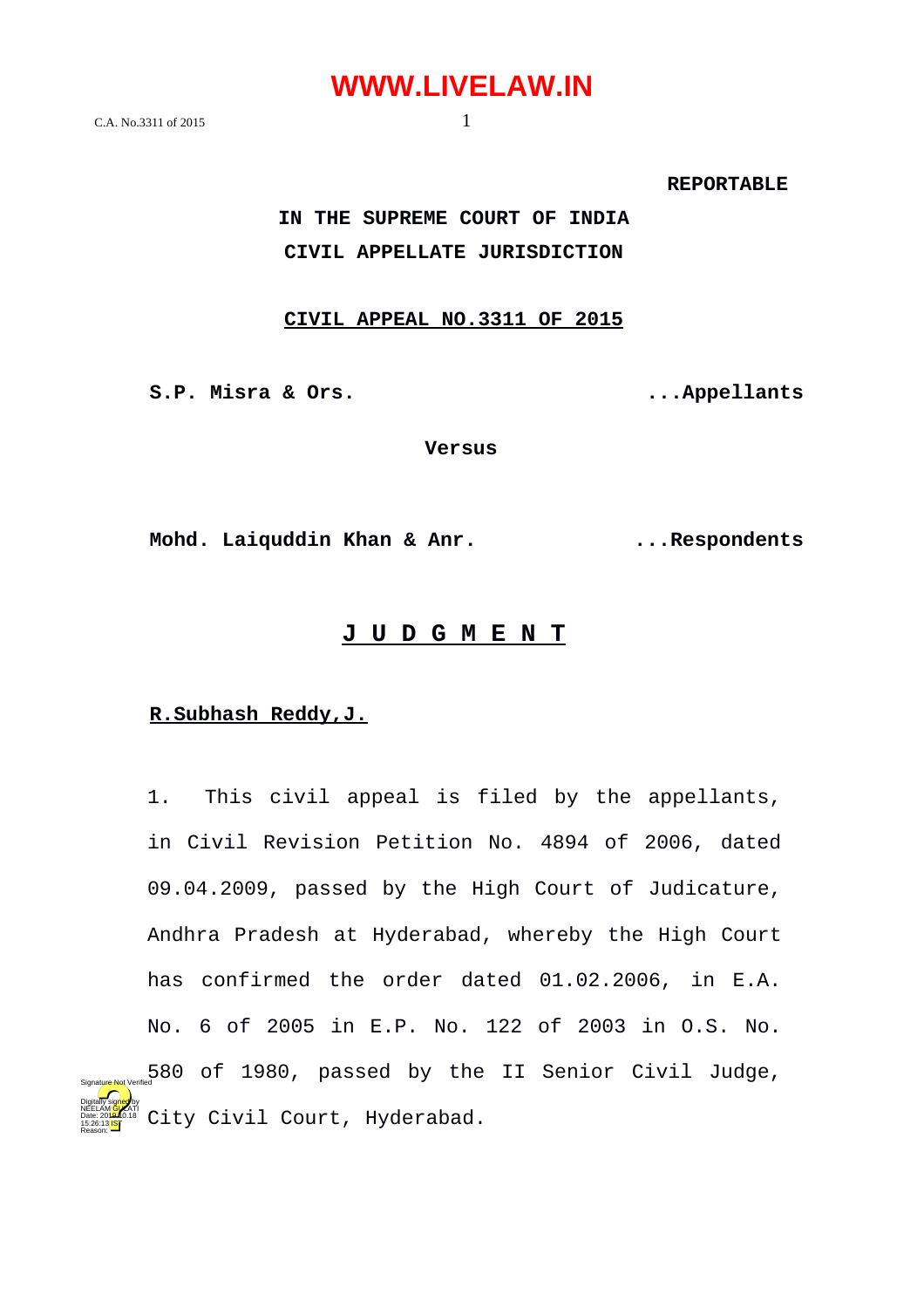2. By the aforesaid order, learned II Senior Civil Judge, City Civil Court, Hyderabad, allowed the application filed by the respondents, under Section 47 of the Code of Civil Procedure, 1908 (for short,  $'C.P.C.'$ ).

3. All the appellants herein are legal heirs of late Sri Jai Narayan Misra and all the respondents herein are legal heirs of late Smt. Hashmatunnisa Begum. During the life time of late Sri Jai Narayan Misra and late Smt. Hashmatunnisa Begum, they entered into a partnership deed dated 14.04.1982. As stated in the partnership deed, late Smt. Hashmatunnisa Begum is the owner of open land with structures, situated in Paigah Compound bearing No. 156-159 ad-measuring 22,253 square meters approximately. After obtaining exemption from Government of India, Ministry of Defence, New Delhi, under Clause 20(1)(b) of the Urban Land (Ceiling and Regulation) Act, 1976, both the partners have entered into partnership, for carrying on business in real estate, by developing the land which forms the part of Paigah Compound. It appears that a major portion of the land is already developed, but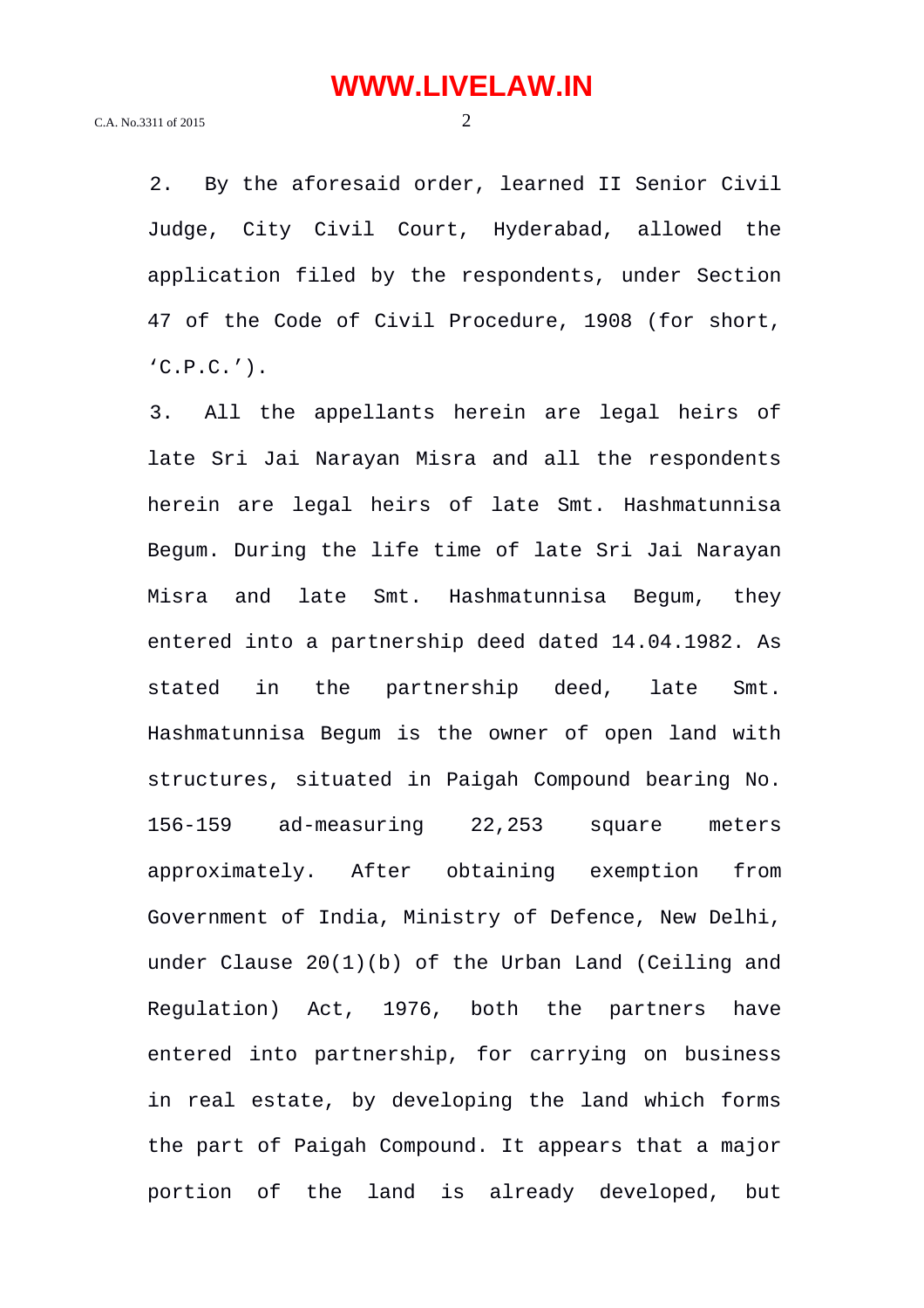dispute is to an extent of 3381 square meters, which is claimed by the original plaintiff, forming part of property No.156-159 of Paigah Compound. There were only two partners, as per the partnership deed. 4. The plaintiff in Original Suit No. 580 of 1988, filed by late Sri Jai Narayan Misra, died on 04.01.2001, whereas the predecessor of the respondents, late Smt. Hashmatunnisa Begum, died on 17.05.1996. During the life time, the predecessor of the appellants late Sri Jai Narayan Misra, has filed a Suit in O.S No. 580 of 1988, on the file of II Additional Judge, City Civil Court, Hyderabad, claiming the following reliefs:

> "1. to grant permanent injunction against the defendant restraining the defendant and all the persons claiming through the defendant from preventing the plaintiff from carrying out the work of preparing layout plan, developing the property and sale thereof, in an extent of 3,381 square meters;

> 2. to grant mandatory injunction directing the defendant to sign the layout and other documents submitting to the Cantonment Board for sanction in respect of the land admeasuring 3,381 square meteres forming part of Paigah Colony situated at S.P. Road, Secunderabad, and for costs."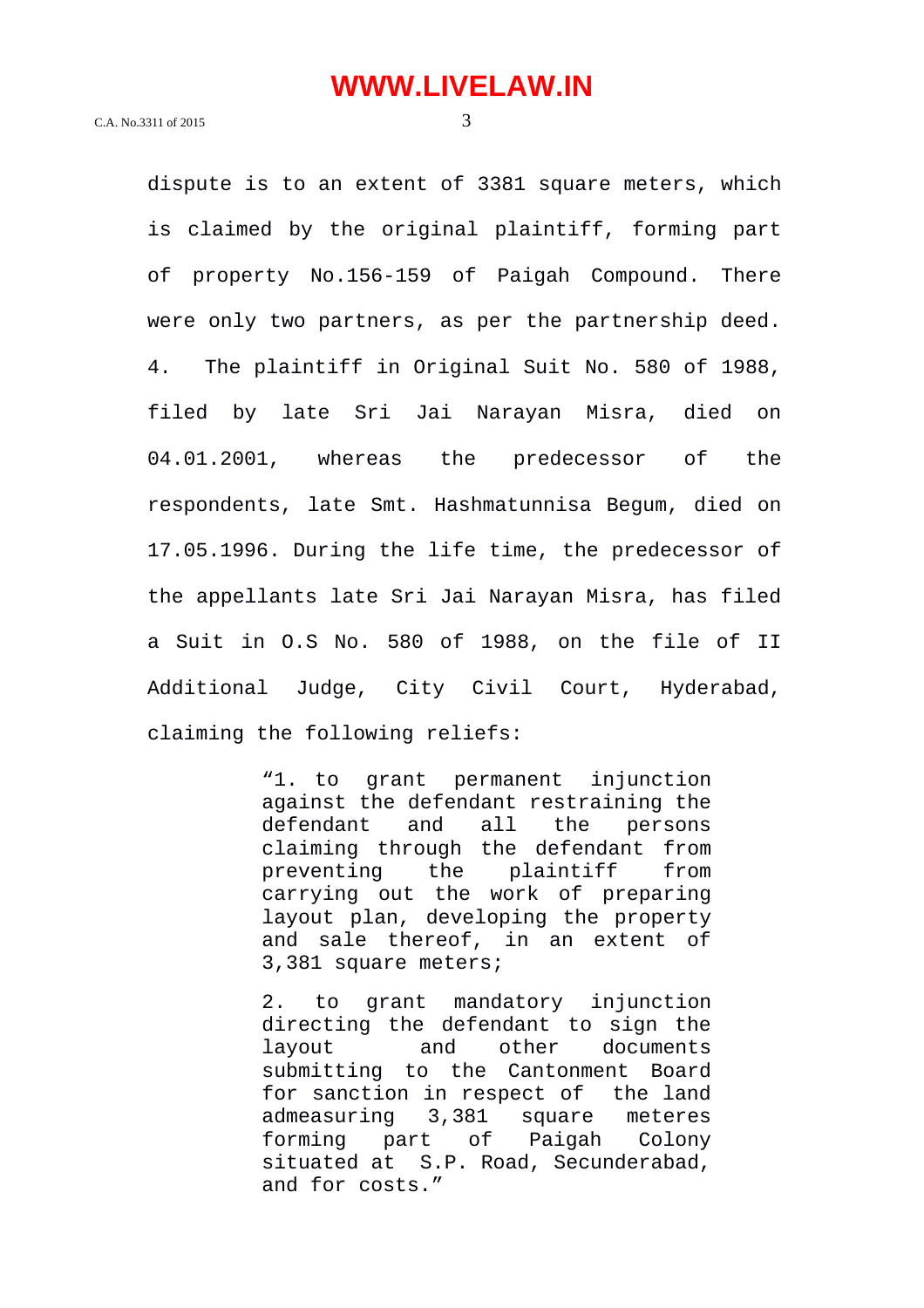5. The said Suit was decreed on 14.07.1993, by the

Trial Court, granting the following reliefs:

"1. the defendant and all the<br>persons claiming through the persons claiming through the defendant be and that are hereby permanently restrained from carrying the work of developing the property and sale thereof in respect of the suit schedule property;

2. the defendant is hereby directed to sign the layout plan and other documents for submitting to the Secunderabad for sanction in respect of the suit schedule property;

3. Each party shall bear their own costs."

6. After death of the original plaintiff, the legal heirs of the plaintiffs have filed Execution Petition before the Trial Court, by claiming the following reliefs:

> "1. to direct the J.Dr. No.2 to 4 to sign the layout plan for submitting to the Cantonment Board, Secunderabad for sanction in respect of the suit schedule property;

> 2. to sign new/revised layout drawing, earmarking the additional land for development;

> 3. to break the existing boundary wall at the appropriate place to enable to have access into the additional land for which layout plan is being submitted;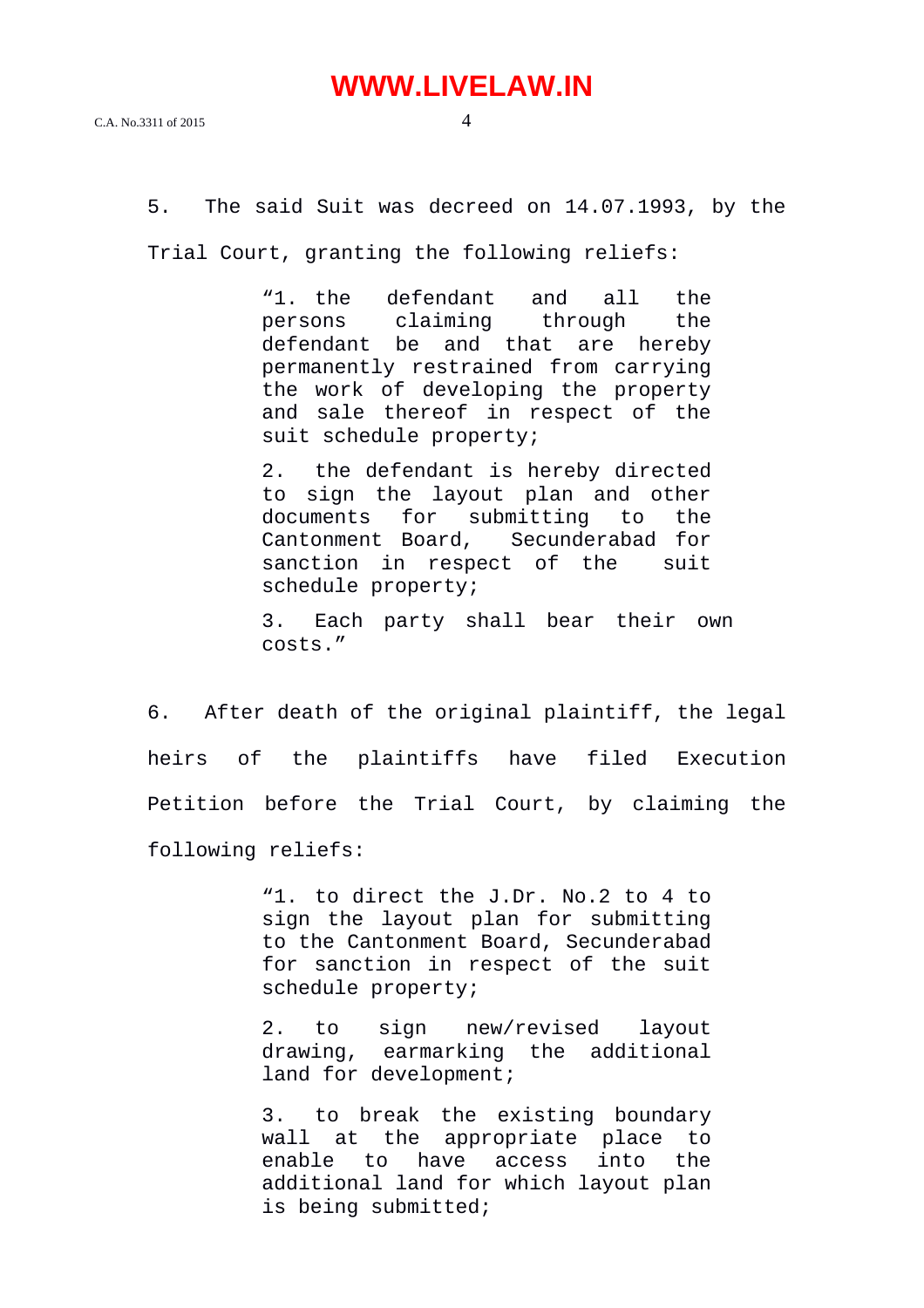4. to sign a letter to Cantonment Board, undertaking not to claim any water connection for the next 10 years; 5. to sign all other documents that may be required now or in future in connection with the development of the additional land;

6. to join in executing sale deeds and present the memo for registration, in favour of purchasers of the suit land, all under Order XXI Rules 32 and 34 and Section 151 C.P.C."

7. In the following Execution Petition, respondents have filed an application under Section 47 of C.P.C., in E.A. No. 6 of 2005, before the Court of II Senior Civil Judge, City Civil Court, Hyderabad, claiming the relief, to dismiss the Execution petition, as the decree is void and un-executable. By a well reasoned Order, dated 01.02.2006, passed by the II Senior Civil Judge, City Civil Court, Hyderabad, allowed the application filed under Section 47 of C.P.C. The said Order is challenged by the respondents, by way of Civil Revision Petition No. 4894 of 2006, before the High Court of Judicature, Andhra Pradesh at Hyderabad. The High Court, vide impugned order, confirmed the Order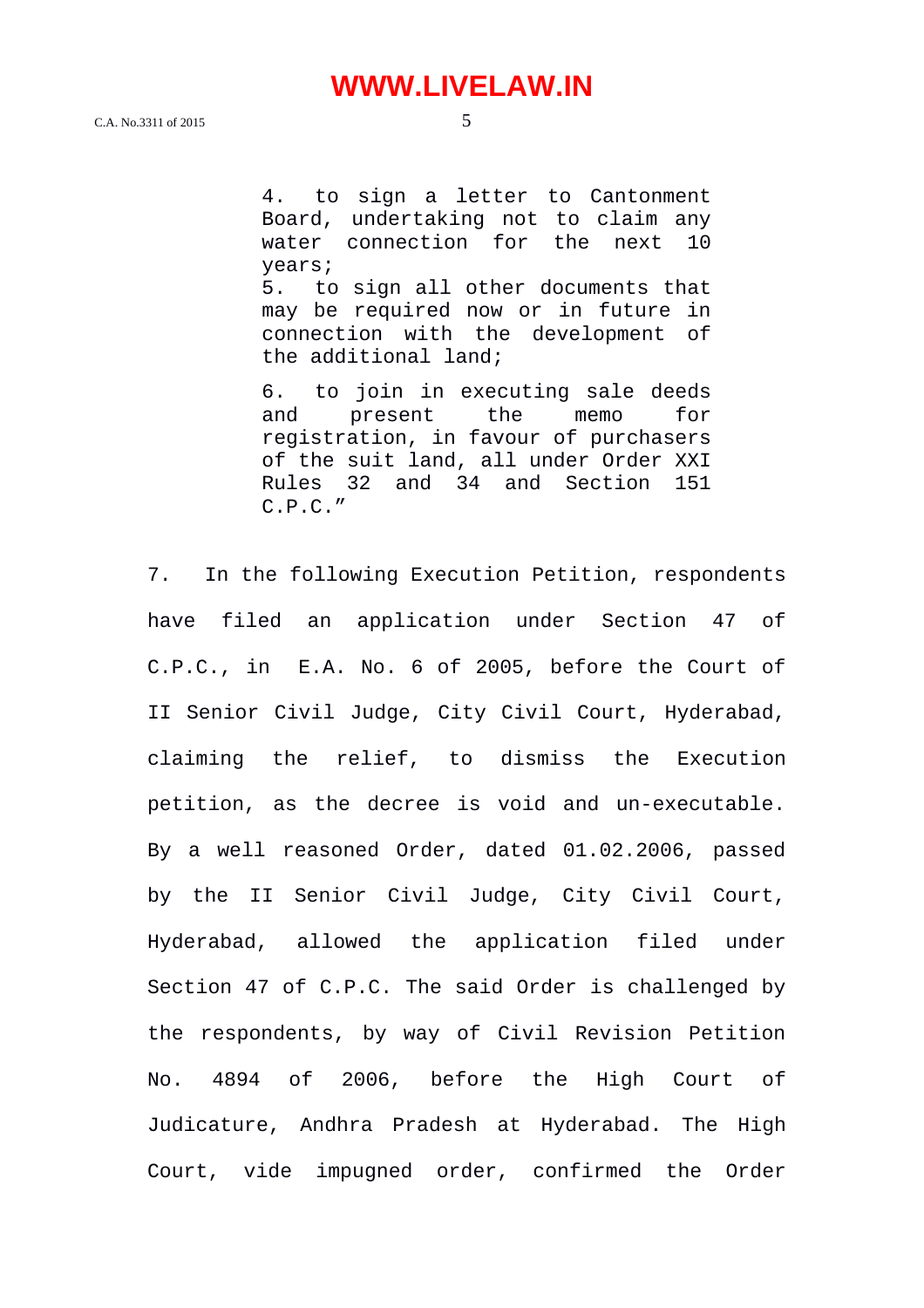passed by the Trial Court, holding that the decree obtained against the predecessors of the respondents, namely, late Smt. Hashmatunnisa Begum, is not executable against the legal representatives. 8. We have heard Sri. A.Subba Rao, learned counsel appearing for the appellants and Sri. B. Adi Narayana Rao, learned senior counsel appearing for the respondents, assisted by Sri. Venkateswara Rao Anumolu, Advocate on-record.

9. It is contended by Sri. A.Subba Rao, learned counsel appearing for the appellants that as per the terms of the partnership deed, in the event of death of either of the party, their legal representatives shall automatically become partners in the partnership firm and they shall continue to act as partners of the firm till the venture envisaged under partnership is completed and such legal representatives, who become partners, shall have same rights and shall be subject to same liabilities and responsibilities, as the deceased partner. The relevant clauses of the partnership deed dated 14.04.1982, read as under: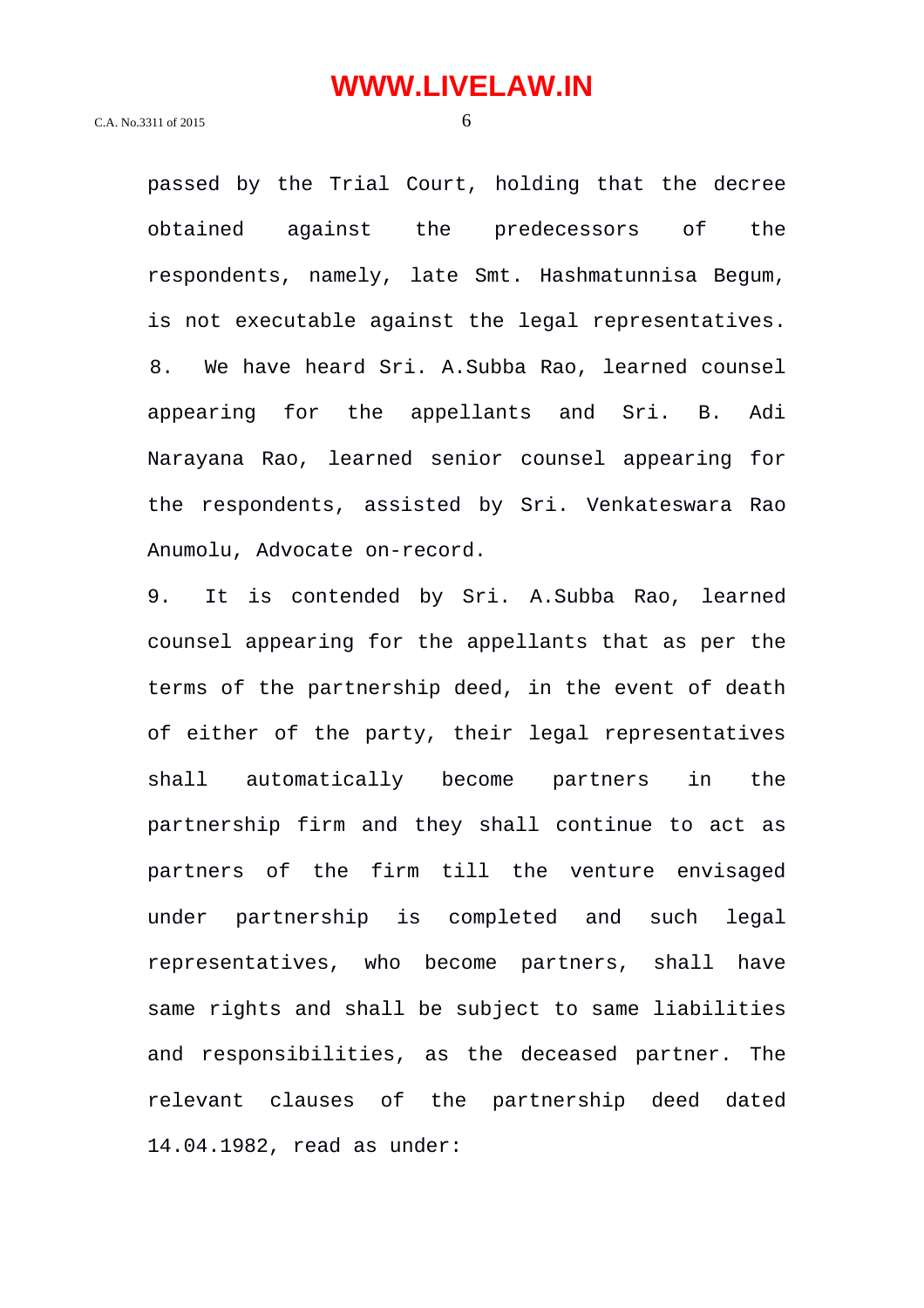C.A. No.3311 of 2015 7

"This partnership shall not be dissolved till the completion of the venture except by mutual agreement reduced in writing.

The parties hereby expressly and specifically agree that in the event of death of either party their respective legal representatives shall automatically become partners in the partnership firm and they shall continue to act as partners of the firm till the venture envisaged under this partnership is completed and such legal representatives who become partners shall have the same rights and shall be subject to the same liabilities and responsibilities as the deceased partner."

10. By referring to the contents of the partnership deed, it is contended by Sri. A. Subba Rao, learned counsel appearing for the appellants that the decree obtained by the predecessor of the appellants is executable and against the respondents, who are the legal representatives of the original partner. The Trial Court as well as the High Court have erroneously held that the decree which has become final, is not executable against the respondents.

<span id="page-6-0"></span>11. Learned counsel has placed strong reliance on a judgment of this Court, in the case of *Prabhakara Adiga v. Gowri and Others[1](#page-6-0).*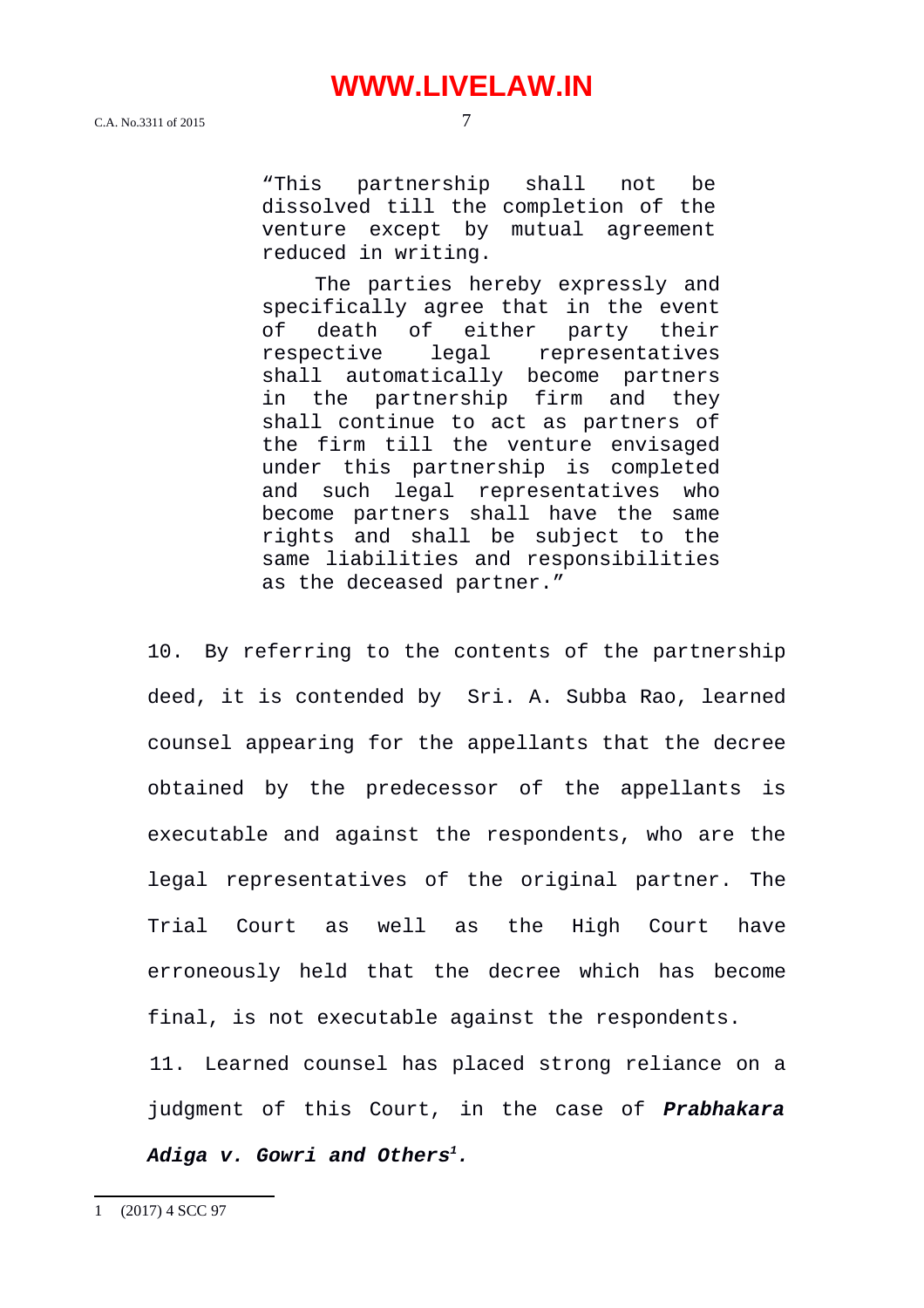12*.* On the other hand, it is the contention of Sri. B. Adi Narayana Rao, learned senior counsel appearing for the respondents that as there were only two partners and on death of one of the partners, partnership stands dissolved, in view of the provision under Section 42(c) of the Partnership Act, 1932. It is submitted that when the right litigated upon is readable, only in such event, decree can be executed. It is submitted that respondents were not the partners in the partnership deed and if, any clause in the partnership deed which runs contrary to statutory provisions are void, such clauses are against the public policy. It is submitted that when the partnership itself stands dissolved on death of one of the partners, the appellants claiming right under a decree obtained by the original partner, cannot be executed against the respondents.

13. In this case, it is not in dispute that as per the original partnership deed there were only two partners, namely, late Smt. Hashmatunnisa Begum, who is the owner of the land/predecessor of the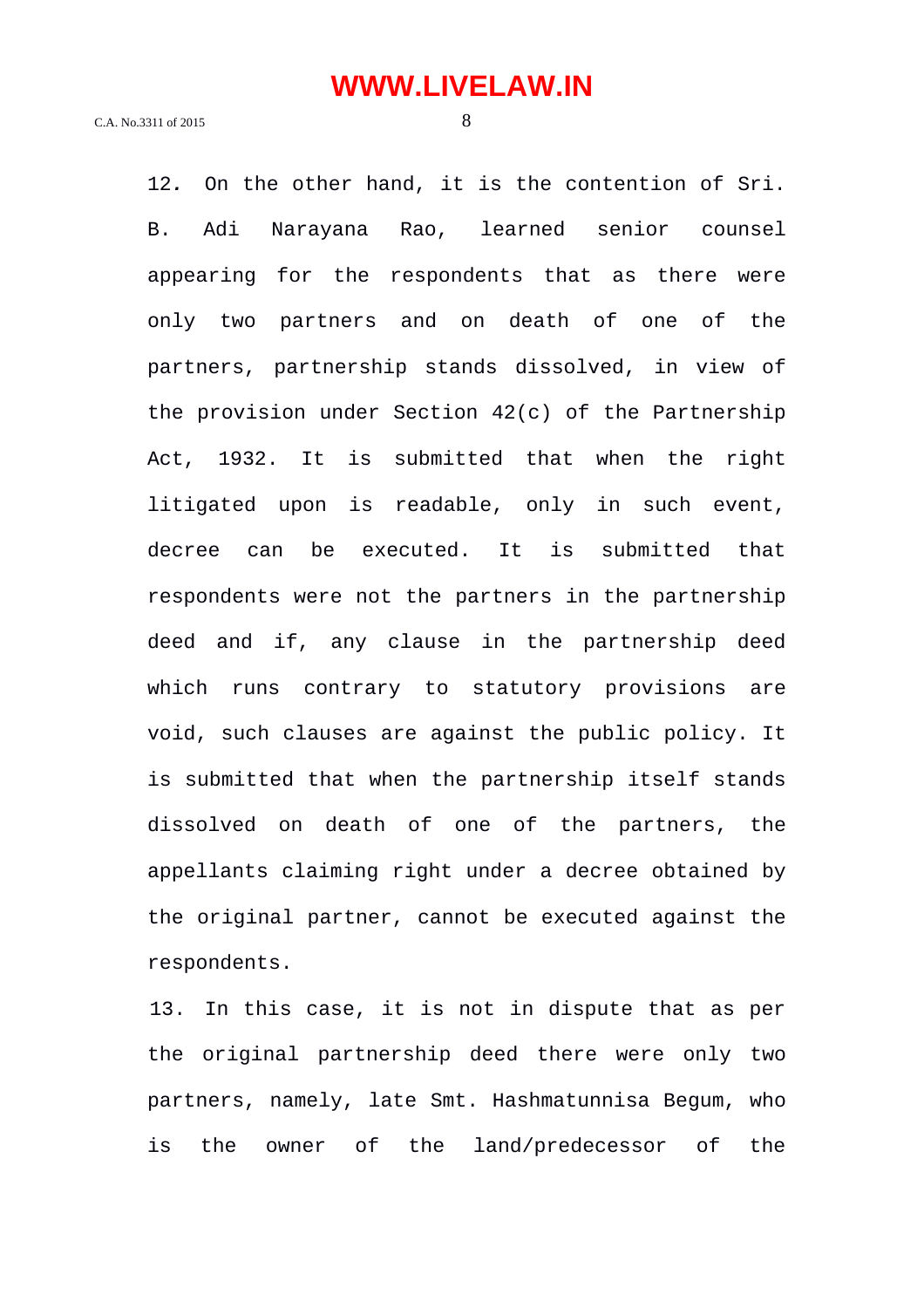respondents and late Sri Jai Narayan Misra, who is the predecessor of the appellants herein.

14. From the Suit filed in O.S. No. 580 of 1988, the original plaintiff has obtained a decree on 14.07.1993 from the Trial Court, which granted the reliefs as under:

> "1. the defendant and all the persons claiming through the defendant be and that are hereby permanently restrained from carrying the work of<br>developing the property and sale developing the property and sale thereof in respect of the suit schedule property;

> 2. the defendant is hereby directed to sign the layout plan and other documents for submitting to the Cantonment Board, Secunderabad for sanction in respect of the suit schedule property;

> 3. Each party shall bear their own costs."

15. From a perusal of the relief sought for in the Execution Petition, by the legal heirs of the original plaintiff, itself makes it clear that reliefs sought in Execution Petition are going beyond the scope of the decree. It is fairly wellsettled that, the Executing Court cannot travel beyond the decree. The only question which fell for consideration before the Trial Court in E.A. No. 6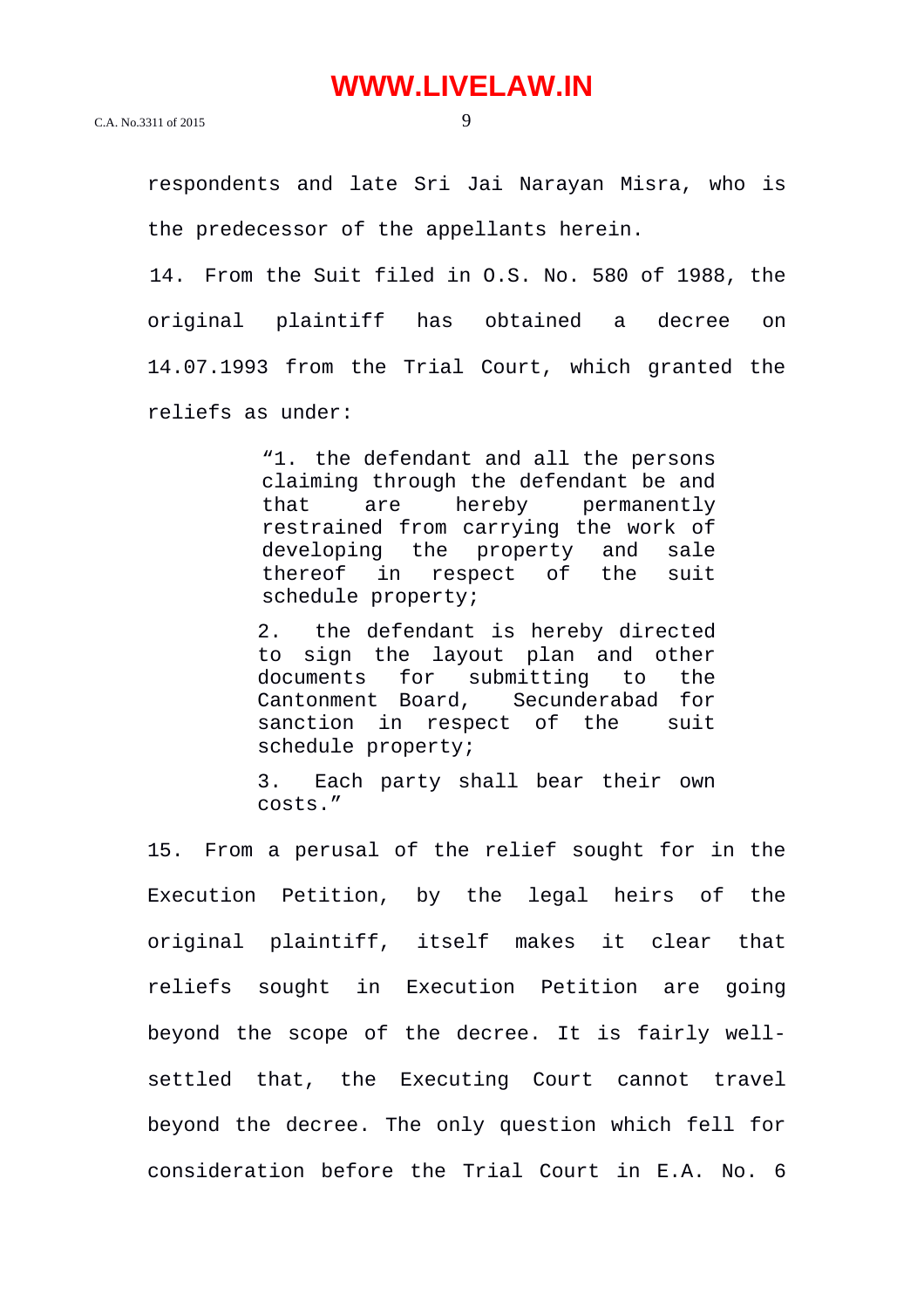of 2005, was whether the decree obtained by the predecessor of the appellants, can be executed against the appellants or not. Section 42 of the Partnership Act, 1932, deals with the situations of dissolution of partnership, on happening of certain contingencies. As per the said provision, subject to contract between the partners, a firm is dissolved when:

(a) if constituted for a fixed term, by the expiry of that term;

(b) if constituted to carry out one or more adventures or undertakings, by the completion thereof;

(c) by the death of a partner; and

(d) by the adjudication of a partner as an insolvent.

16. In the case on hand, as much as there were only two partners, the partnership itself stand dissolved, in view of death of a partner.

17. It is true that as per the deed of partnership, the partners have agreed, in the event of death of either party, their respective legal representatives shall automatically become partners in the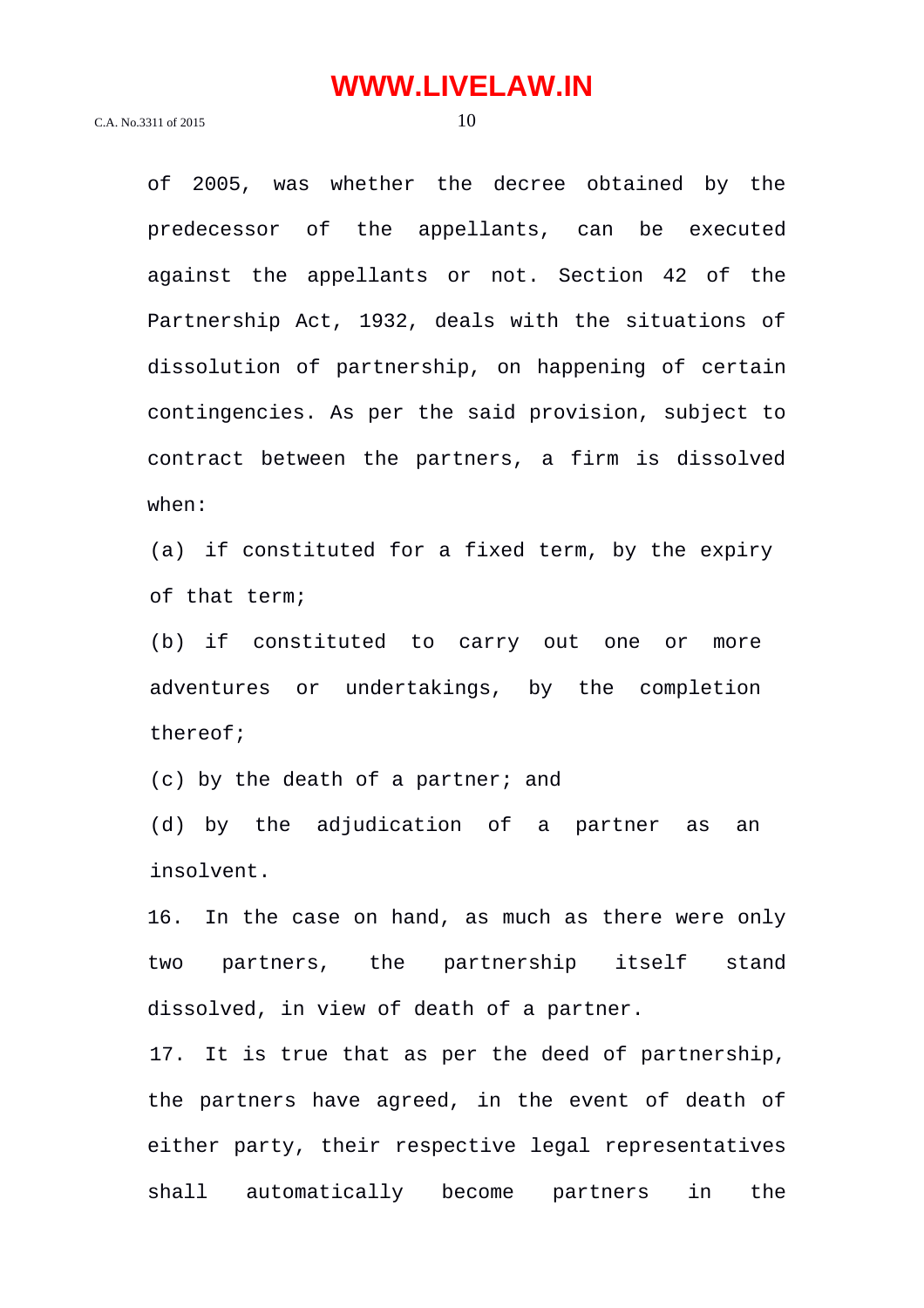partnership firm and they shall continue to act as partners of the firm, till the venture envisaged under said partnership is completed and such legal representatives who become partners shall have the same rights and shall be subject to same liabilities and responsibilities, as the deceased partner. 18. At this stage, it is to be noticed that once the partnership comes to an end, by virtue of death of one of the partners, there will not be any partnership existing in which legal representatives of late Smt. Hashmatunnisa Begum could be taken in. The judgment and decree obtained by late Sri Jai Narayan Misra against late Smt. Hashmatunnisa Begum, in pursuance of partnership deed dated 14.04.1982, cannot bind the legal representatives of late Smt. Hashmatunnisa Begum, as such, decree is not executable against them. The legal representatives of late Smt. Hashmatunnisa Begum are not the partners of the original partnership deed dated 14.04.1982. When such legal representative are not parties to the contract, such contract cannot confer rights or impose obligations arising under it on any third party, except parties to it. No one but the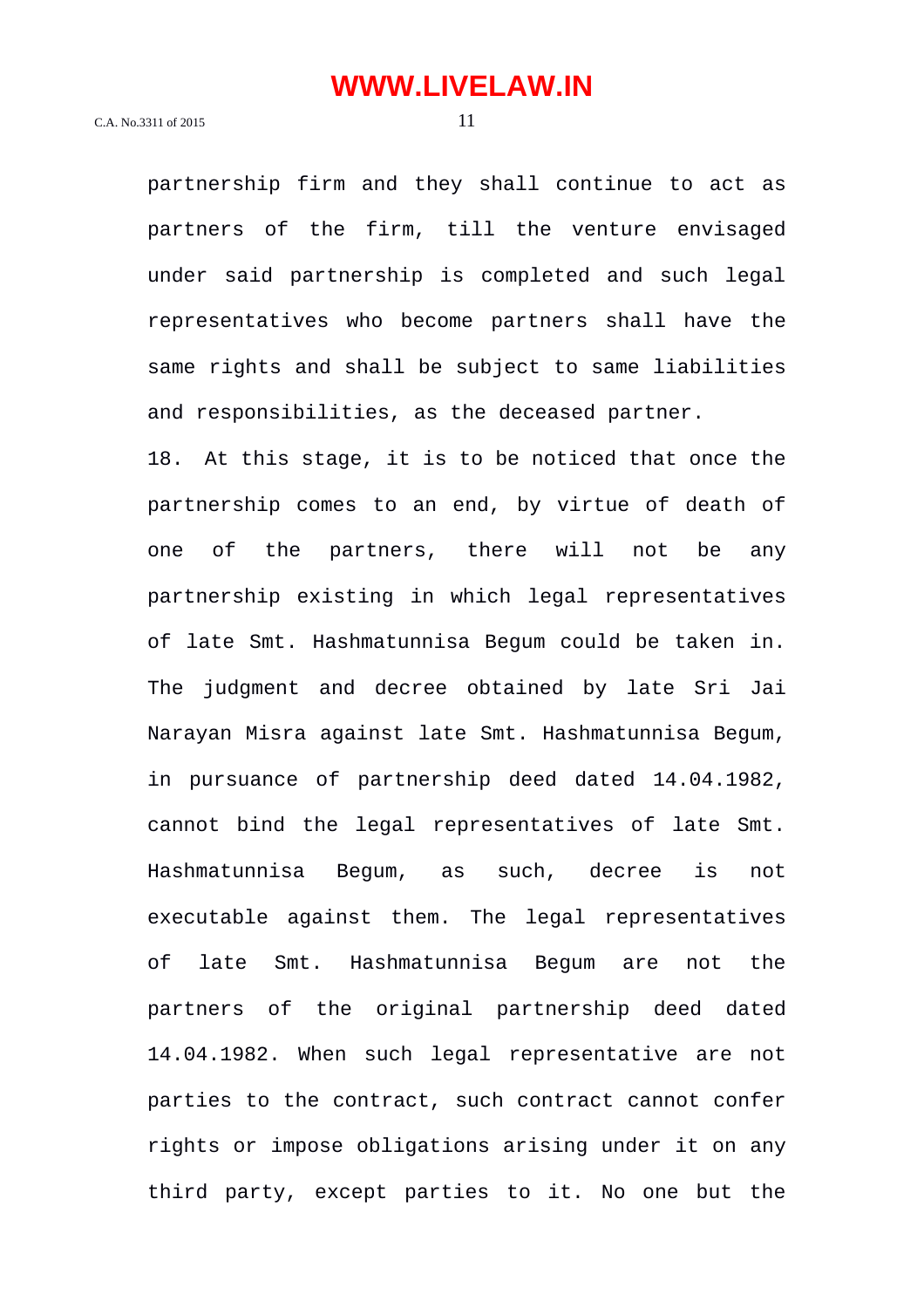parties to the contract can be entitled under it or born by it. Such principle is known as 'Privity of Contract'**.** When the partnership stands dissolved by operation of law under Section 42(c) of the Indian Partnership Act, 1932, the question of execution in pursuance of the decree does not arise. There cannot be any contract unilaterally without acceptance and agreement by the legal heirs of the deceased partner. If there are any clauses in the agreement, entered into between the original partners, against the third parties, such clauses will not bind them, such of the clauses in the partnership deed, which run contrary to provisions of Indian Partnership Act, 1932, are void and unenforceable. Such clauses are also opposed to public policy.

19. In the case of *Prabhakara Adiga v. Gowri and Others<sup>1</sup>,* on which strong reliance is placed by Sri. A.Subba Rao, learned counsel appearing for the appellants, would not render any assistance to support his case, having regard to facts of the case on hand and the rights litigated in the Suit in O.S. No. 580 of 1988, before the II Senior Civil Judge, City Civil Court, Hyderabad. In the case of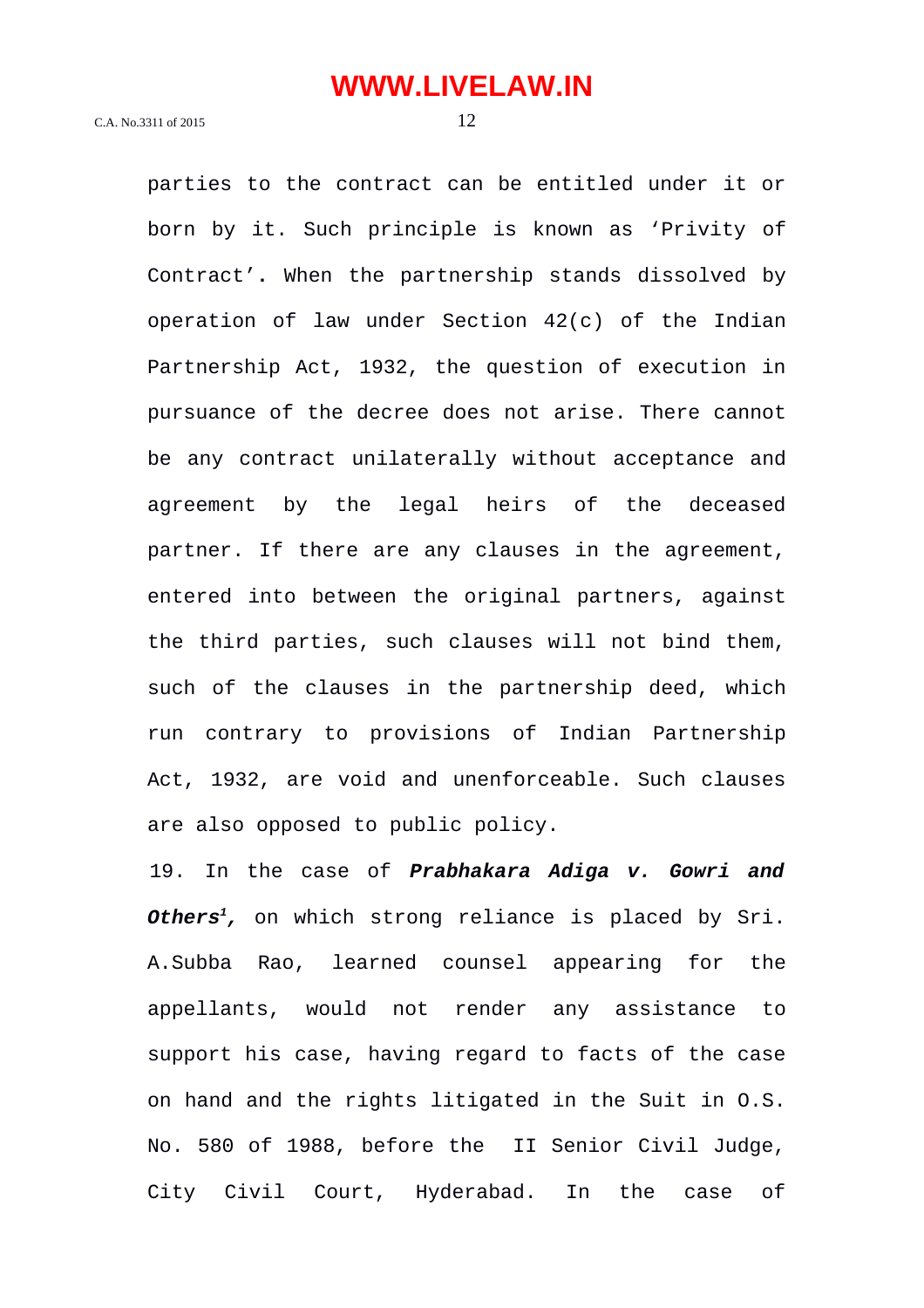*Prabhakara Adiga<sup>1</sup>,* plaintiff was allotted suit scheduled property in a registered partnership deed and he was in possession thereof. The defendant, on partition in the family, had been allotted a portion of the land. When there was interference on the suit scheduled property, which fell to the share of plaintiff, as per the registered partnership deed, a suit for permanent injunction was filed.

20. In the aforesaid case, after suffering decree for permanent injunction, judgment-debtor died. When the heirs of the judgment-debtor in violation of the decree for permanent injunction tried to forcibly dispossesess the decree-holder, decree-holder filed the Execution Petition. The Executing Court held that heirs of the judgment-debtor were not bound by the decree. When such order is questioned before the High Court, the Writ Petition is allowed. The High Court held that decree of permanent injunction cannot be enforced against the legal heirs of judgment-debtor, as an injunction does not travel with the land. This Court, by referring to provision under Section 50 of C.P.C. read with Order 21 Rule 32 of C.P.C, has held that such a decree can be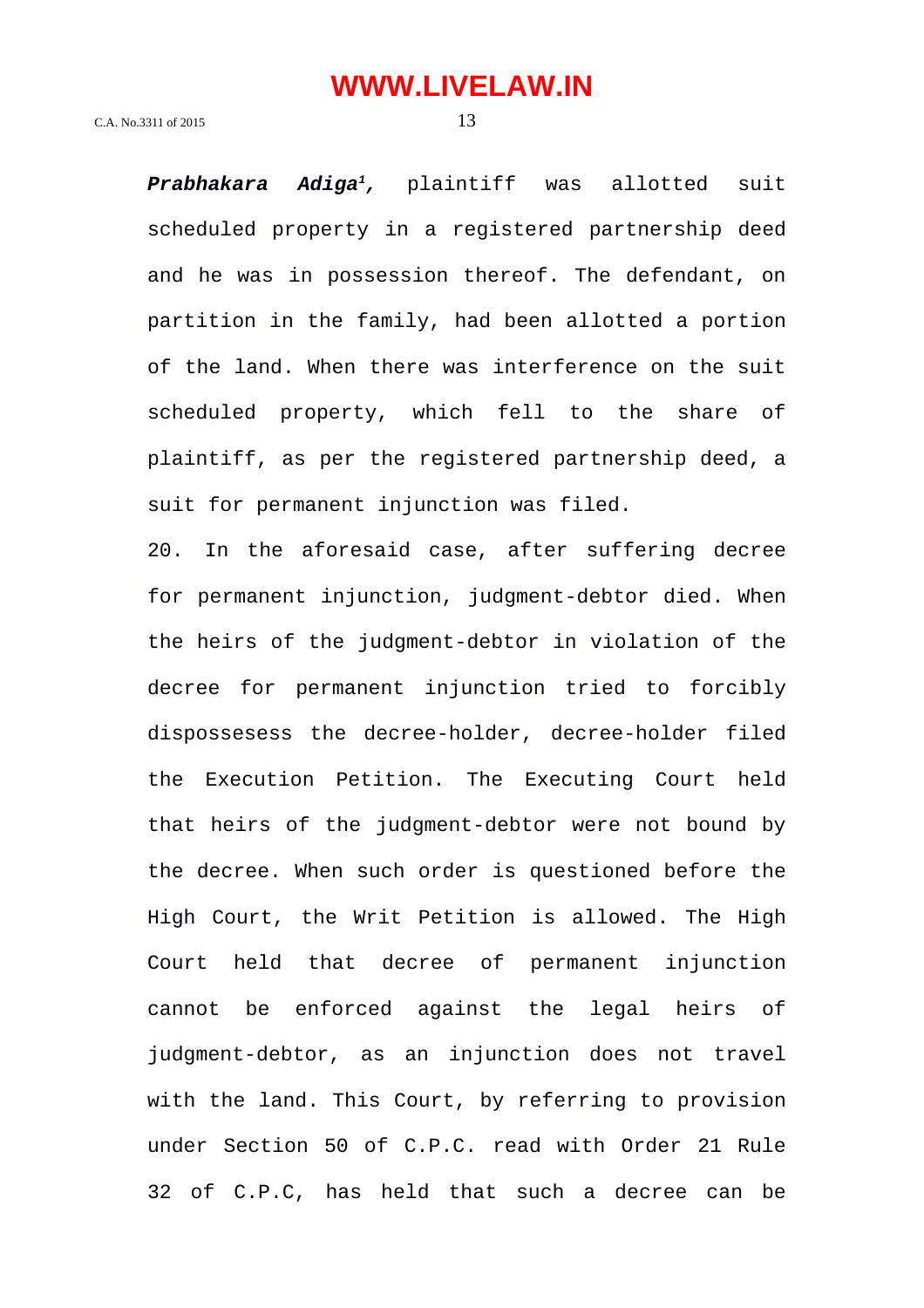executed against the legal representatives. But, at the same time, the paragraph 25 of the judgment, which is relied on by Sri. B. Adi Narayana Rao,

learned senior counsel appearing for the

respondents, reads as under:

"**25.** In our considered opinion the right which had been adjudicated in the suit in the present matter and the findings which have been recorded as basis for grant of injunction as to the disputed property which is heritable and partible would enure not only to the benefit of the legal heir of decree-holders but also would bind the legal representatives of the judgment-debtor. It is apparent from Section 50 CPC that when a judgmentdebtor dies before the decree has been satisfied, it can be executed against legal representatives. Section 50 is not confined to a particular kind of decree. Decree for injunction can also be executed against legal representatives of the deceased judgment-debtor. The maxim "*actio personalis moritur cum persona*" is limited to certain class of cases as indicated by this Court in Girijanandini Devi v. Bijendra Narain Choudhary [Girijanandini Devi v. Bijendra Narain Choudhary, AIR 1967 SC 1124] and when the right litigated upon is heritable, the decree would not normally abate and can be enforced by legal representatives of decree-holder and against the judgment-debtor or his legal representatives. It would be against the public policy to ask the decree-holder to litigate once over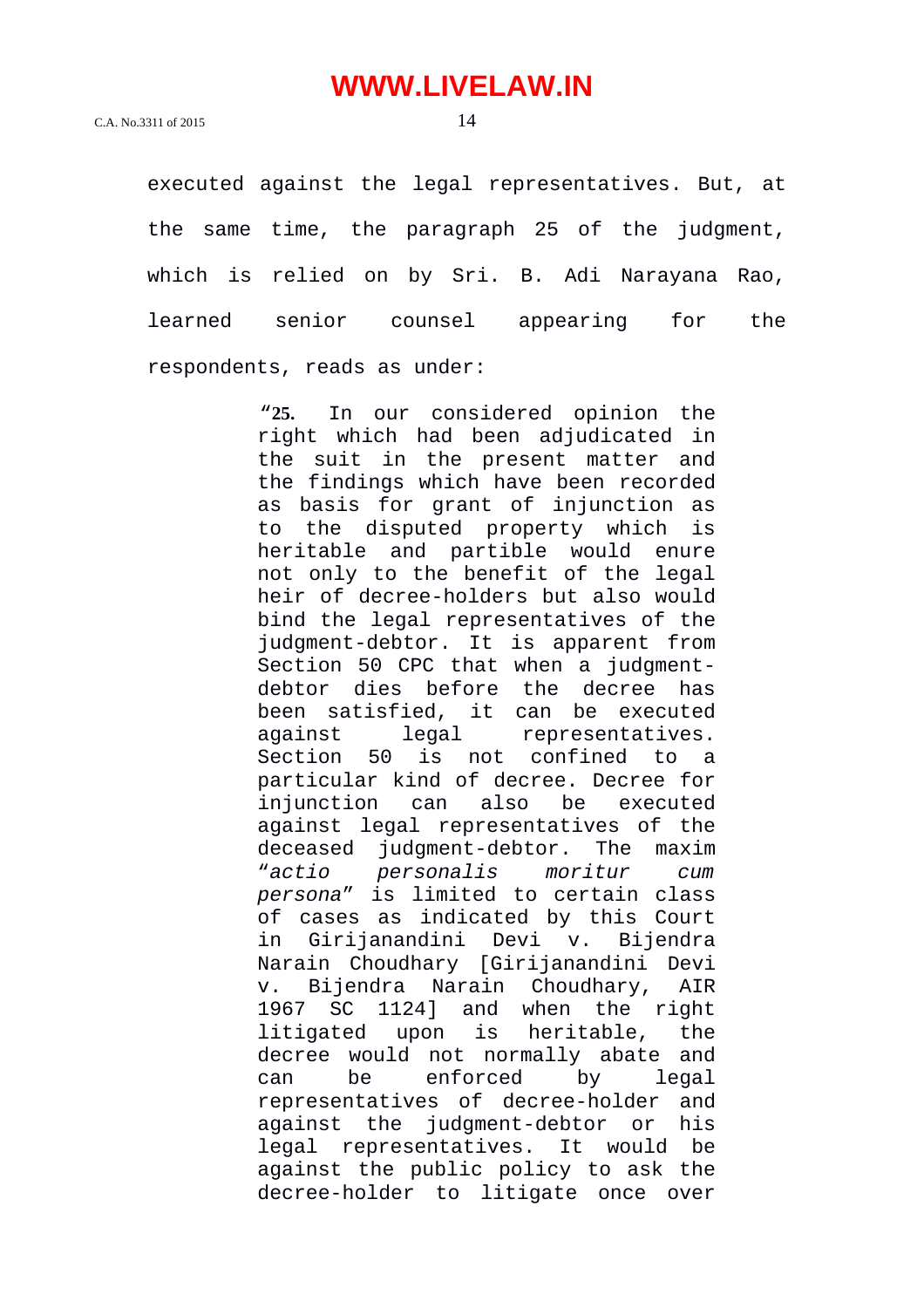again against the legal representatives of the judgmentdebtor when the cause and injunction survives. No doubt, it is true that a decree for injunction normally does not run with the land. In the absence of statutory provisions it cannot be enforced. However, in view of the specific provisions contained in Section 50 CPC, such a decree can be executed against legal representatives."

21. From a reading of the aforesaid judgment, it is clear that the executable decree depend on the rights litigated by the parties. In the case on hand, the original decree was obtained against the predecessor of the respondents, who was party to partnership deed. In view of death of one of the partners, the partnership itself stands dissolved statutorily, by operation of law, in view of provision under Section 42(c) of the Indian Partnership Act, 1932. When the respondents are not parties to the partnership firm, they are not bound by the decree obtained by the predecessor of the appellant. More so, when it is a case of the respondents that they have not derived any assets and liabilities arising out of the partnership firm,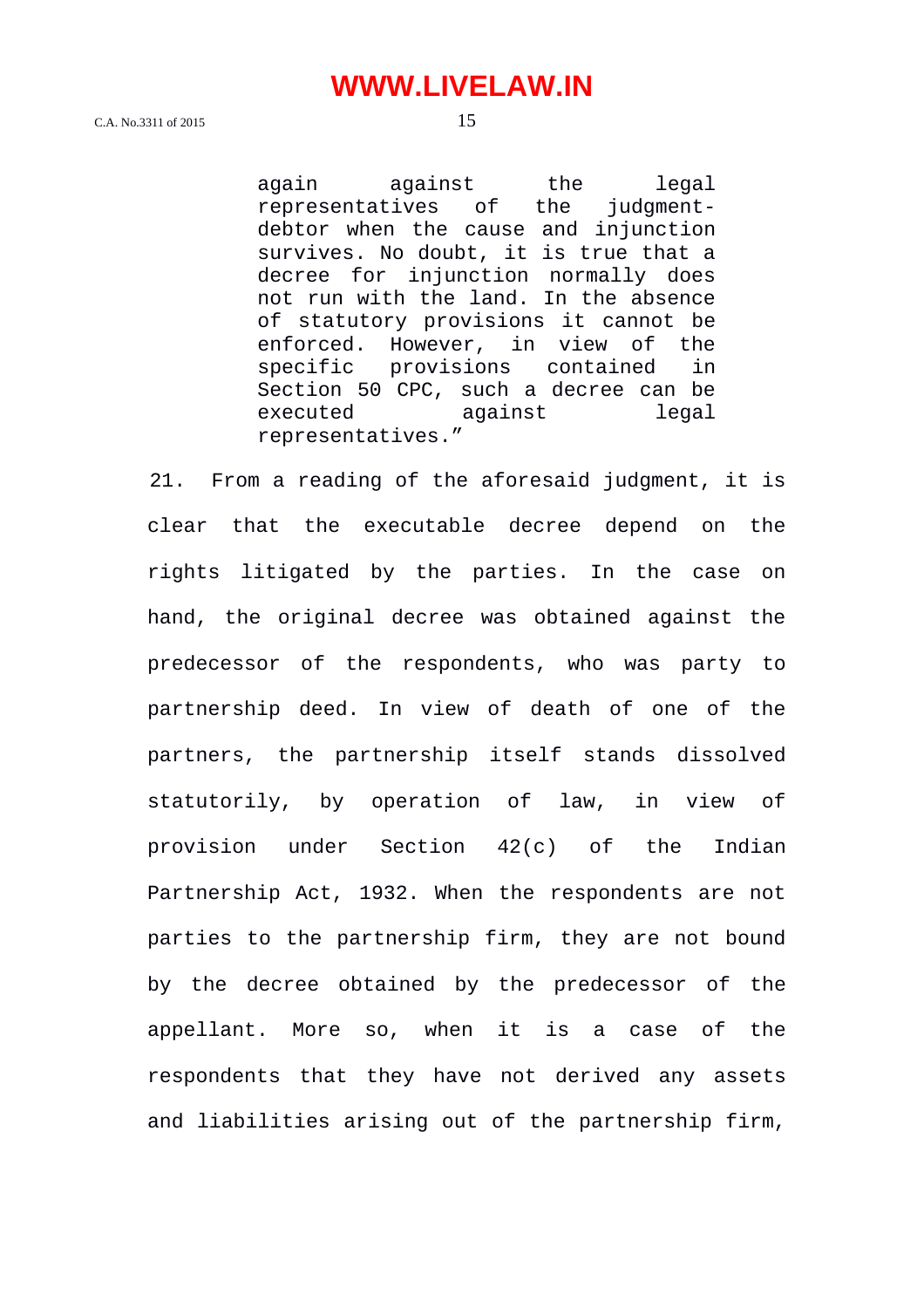decree obtained by the original plaintiff is not executable against the respondents.

22. It is also to be noticed that during the life time of late Smt. Hashmatunnisa Begum, she also filed Suit in O.S. No. 1061 of 1990 on the file of VII Senior Civil Judge, City Civil Court, Hyderabad, for dissolution of partnership firm constituted under deed of partnership dated 26.06.1977 and also for rendition of accounts. It is true that same is a different partnership but, parties are same. In such suit filed by late Smt.Hashmatunnisa Begum, predecessor of the appellants Late Sri Jai Narayan Misra, filed IA No. 1649 of 1997, to dismiss the said suit, claiming that in view of death of one of the partners, during the pendency of the suit, there is no room for third party to be introduced. It was the case of late Sri Jai Narayan Misra that partnership stood dissolved. However, in a similar situation arising out of partnership deed dated 14.04.1982, the appellants claim the decree is executable against the respondents, who are the legal heirs of the judgment-debtor. As much as, we are of the view that the respondents were not